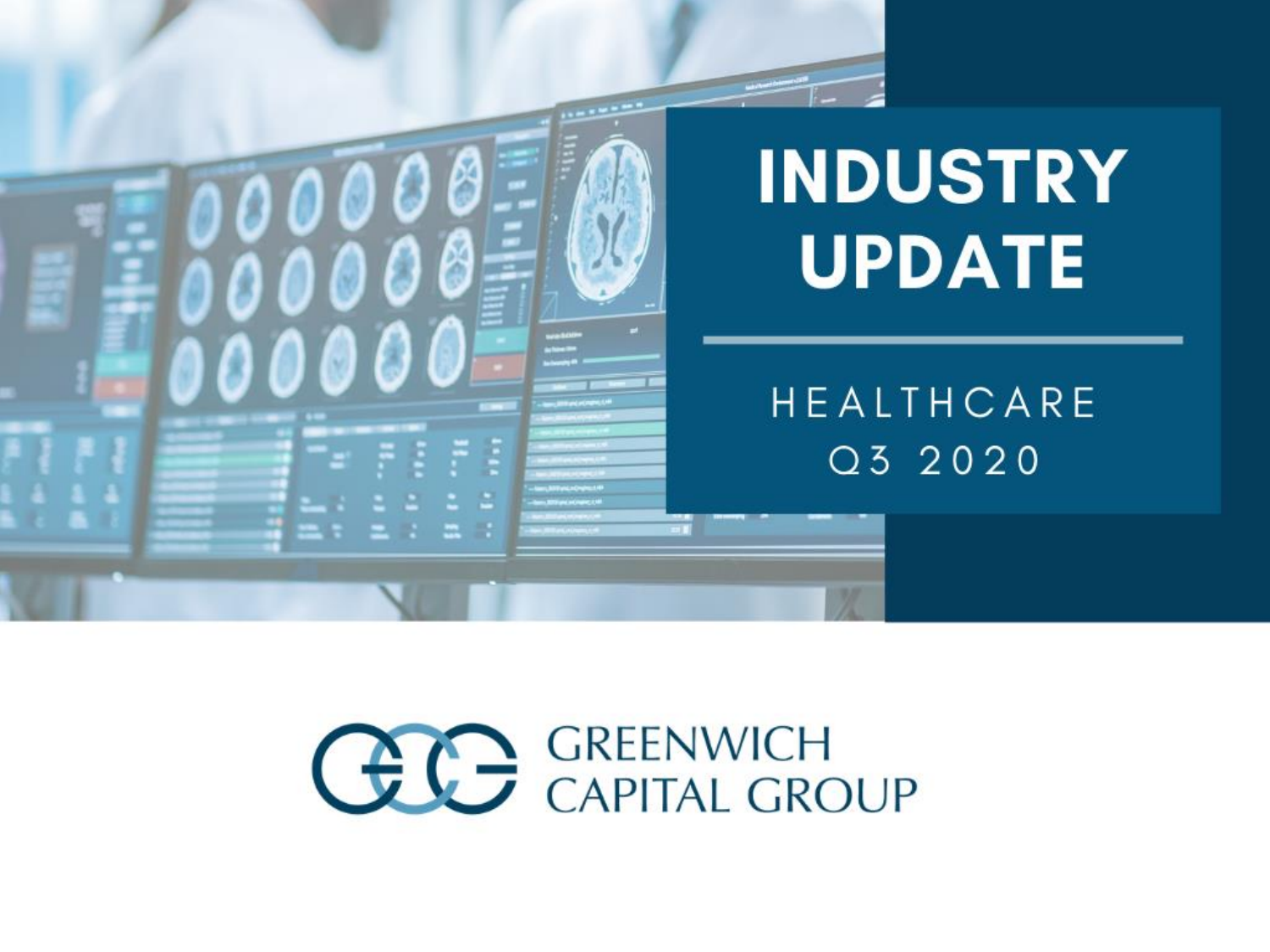# GCG INDUSTRY UPDATE | Healthcare Public Market Performance

Q3 2020 saw significant recovery in the Healthcare industry and across the broader U.S. equity market from the previous quarter. COVID-19, the recent economic volatility and uncertainty across many businesses and investors has significantly impacted the returns of these public sectors. On a 3-year period ending September 30, the S&P 500 returned 29.4%. Some sectors, over others, in the Healthcare industry exhibited strong performance on a 12-month basis. The industry has been led by the Homecare/Hospice and Acute Care segments, both of which outperformed the S&P 500, with stock gains of 140.7% and 53.6%, respectively, over the past three years. The growth of these sectors is largely driven by the rising geriatric U.S. population and prevalence of chronic illnesses.



Note: All values based on publicly available data as of 9/30/2020

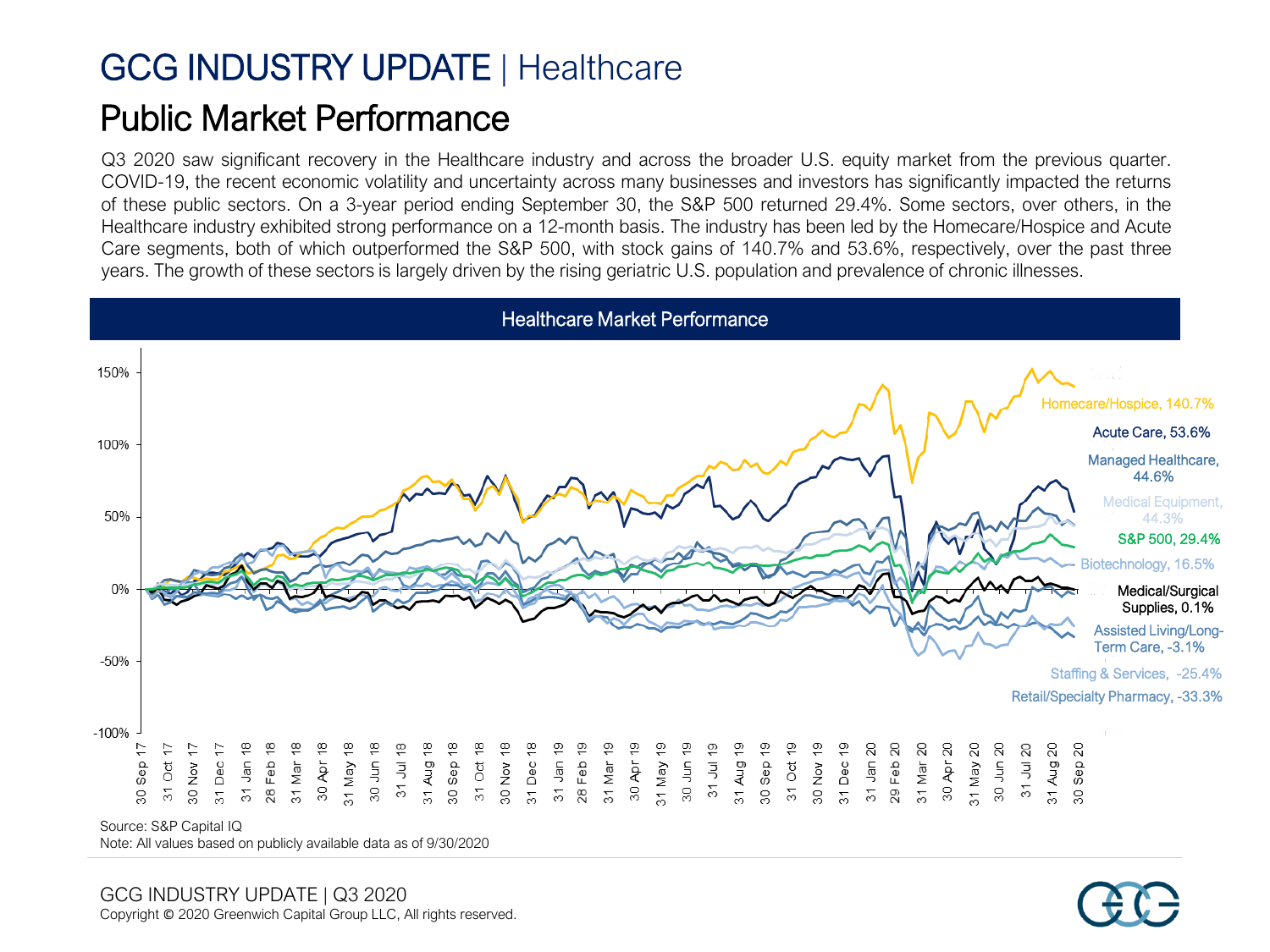### GCG INDUSTRY UPDATE | Healthcare Middle-Market M&A Activity

Q3 2020 M&A activity displayed an increase in transaction values and volume since the previous quarter. While the trends are positive, the impact of COVID-19 has played a significant role in the slowdown of acquisitions. Strategic buyers continue to dominate overall deal activity and have sought acquisitions to improve access to healthcare, reduce costs and create long-term strategic and operational improvements. The Biotechnology category led activity, accounting for 22.7% of total Healthcare transaction volume. The Medtech sector proved to be an attractive target as well with 20.3% of deal flow.



#### Healthcare M&A Activity



#### Q3 2020 M&A Activity by Sector Material Control of M&A Activity by Buyer Type



Note: All values based on publicly available data as of 9/30/2020. Beginning in Q3 2020, GCG's middle market M&A criteria includes transactions from \$10mm to \$500mm in EV.

#### GCG INDUSTRY UPDATE | Q3 2020 Copyright © 2020 Greenwich Capital Group LLC, All rights reserved.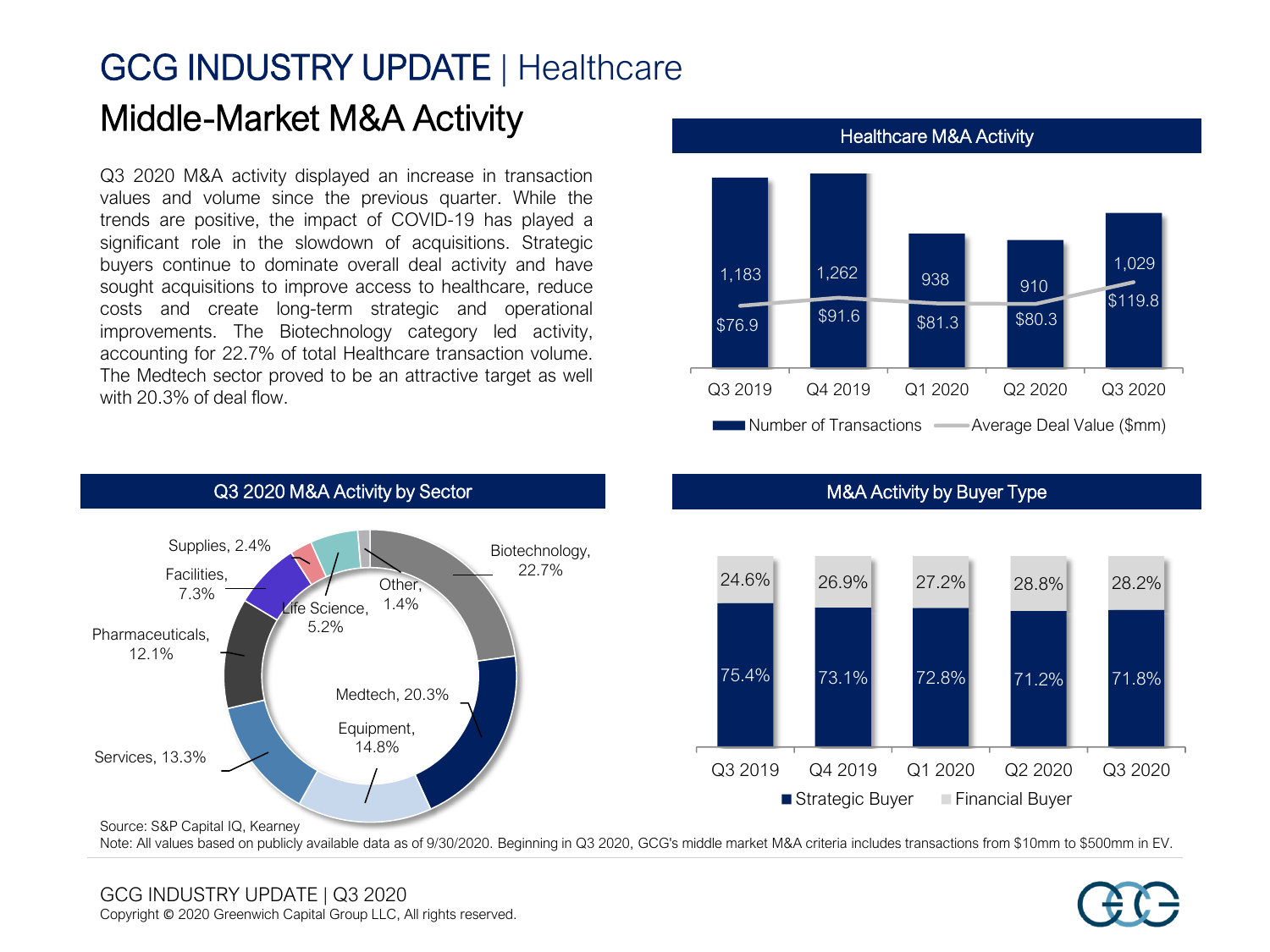# GCG INDUSTRY UPDATE | Healthcare Public Company Trading Multiples

Based on a representative set of publicly traded companies in the Healthcare industry, public companies traded at an average multiple of 14.3x EBITDA and 3.4x revenue. Among the sectors, the strongest trading multiples were observed in the Biotechnology and Homecare/Hospice sectors.





Source: S&P Capital IQ

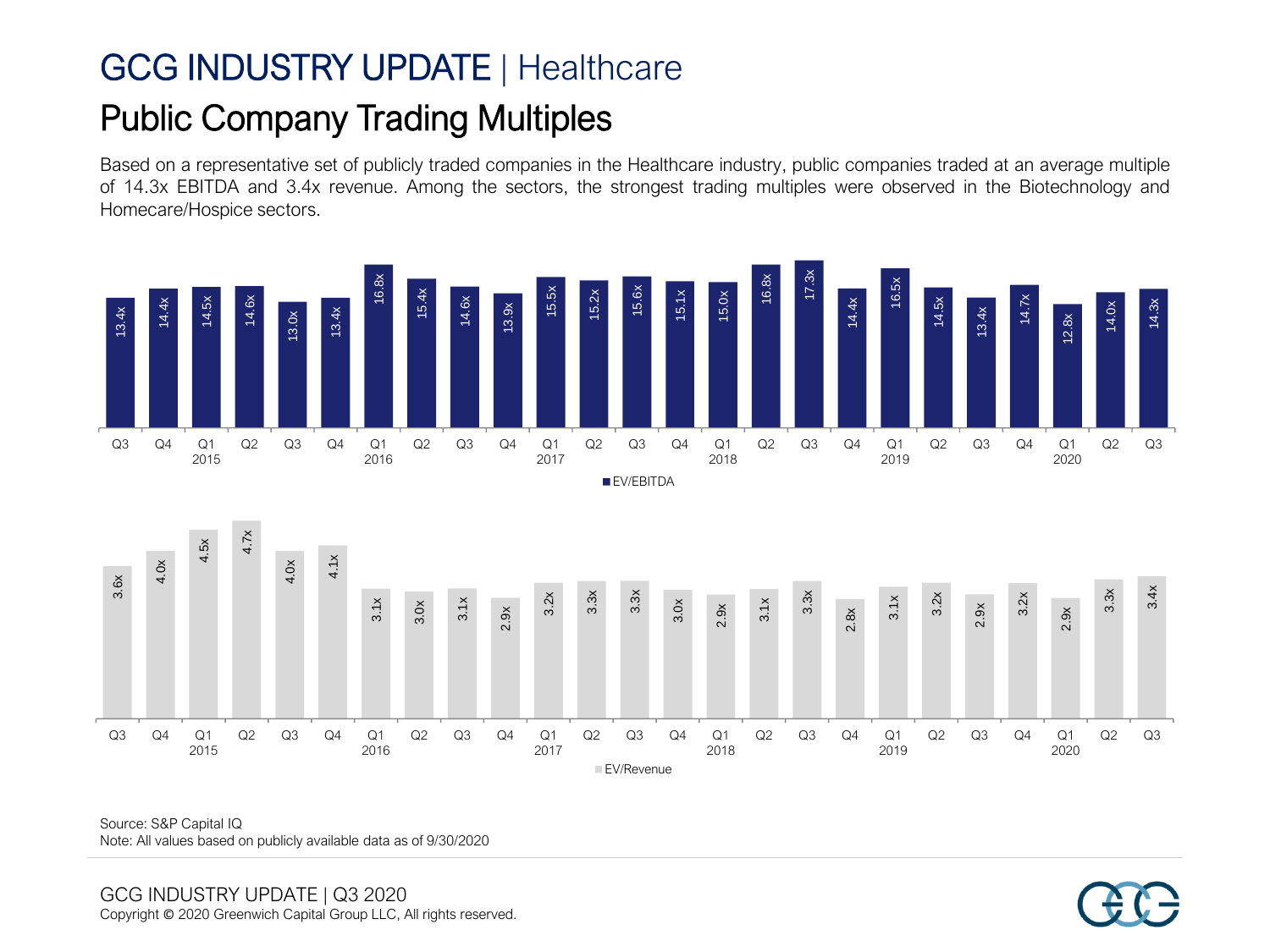|                                     | <b>Enterprise</b> | <b>Share</b>       |         | <b>Price Change</b> |       | <b>LTM Margins</b> | TEV / LTM: |               |
|-------------------------------------|-------------------|--------------------|---------|---------------------|-------|--------------------|------------|---------------|
| <b>Company Name</b>                 | Value (\$mils)    | <b>Stock Price</b> | 3 month | 12 month            | Gross | <b>EBITDA</b>      | Revenue    | <b>EBITDA</b> |
| Acute-Care                          |                   |                    |         |                     |       |                    |            |               |
| HCA Healthcare, Inc.                | \$72,293.99       | \$124.68           | 28.5%   | 3.5%                | 36.8% | 19.8%              | 1.4x       | 7.3x          |
| Tenet Healthcare Corporation        | 17,408.09         | 24.51              | 35.3%   | 10.8%               | 34.9% | 14.4%              | 1.0x       | 6.9x          |
| Community Health Systems, Inc.      | 13,277.30         | 4.22               | 40.2%   | 17.2%               | 37.3% | 11.1%              | 1.1x       | 9.9x          |
| Select Medical Holdings Corporation | 7,441.84          | 20.82              | 41.3%   | 25.6%               | 14.3% | 18.0%              | 1.4x       | 7.6x          |
|                                     |                   |                    |         |                     |       |                    |            |               |
| Mean                                | \$27,605.31       | \$43.56            | 36.3%   | 14.3%               | 30.8% | 15.8%              | 1.2x       | 7.9x          |
| Median                              | \$15,342.70       | \$22.67            | 37.8%   | 14.0%               | 35.8% | 16.2%              | 1.2x       | 7.5x          |

| Assisted Living/Long-Term Care    |            |         |            |            |       |       |      |       |
|-----------------------------------|------------|---------|------------|------------|-------|-------|------|-------|
| Brookdale Senior Living Inc.      | \$5,776.71 | \$2.54  | $(13.9\%)$ | (66.5%)    | 26.6% | 21.2% | 1.8x | 8.4x  |
| The Ensign Group, Inc.            | 3,969.85   | 57.06   | 36.3%      | 20.3%      | 16.0% | 16.2% | 1.8x | 10.9x |
| Capital Senior Living Corporation | 933.23     | 0.63    | (11.5%)    | (85.7%)    | 29.7% | 22.1% | 2.2x | 10.0x |
| National HealthCare Corporation   | 904.68     | 62.31   | $(1.8\%)$  | $(23.9\%)$ | 39.5% | 13.7% | 0.9x | 6.7x  |
| Five Star Senior Living Inc.      | 103.33     | 5.07    | 30.0%      | 7.8%       | 49.0% | 12.2% | 0.2x | 1.3x  |
| Mean                              | \$2,337.56 | \$25.52 | 7.8%       | $(29.6\%)$ | 32.2% | 17.1% | 1.4x | 7.5x  |
| Median                            | \$933.23   | \$5.07  | $(1.8\%)$  | (23.9%)    | 29.7% | 16.2% | 1.8x | 8.4x  |

Source: S&P Capital IQ Note: All values based on publicly available data as of 9/30/2020

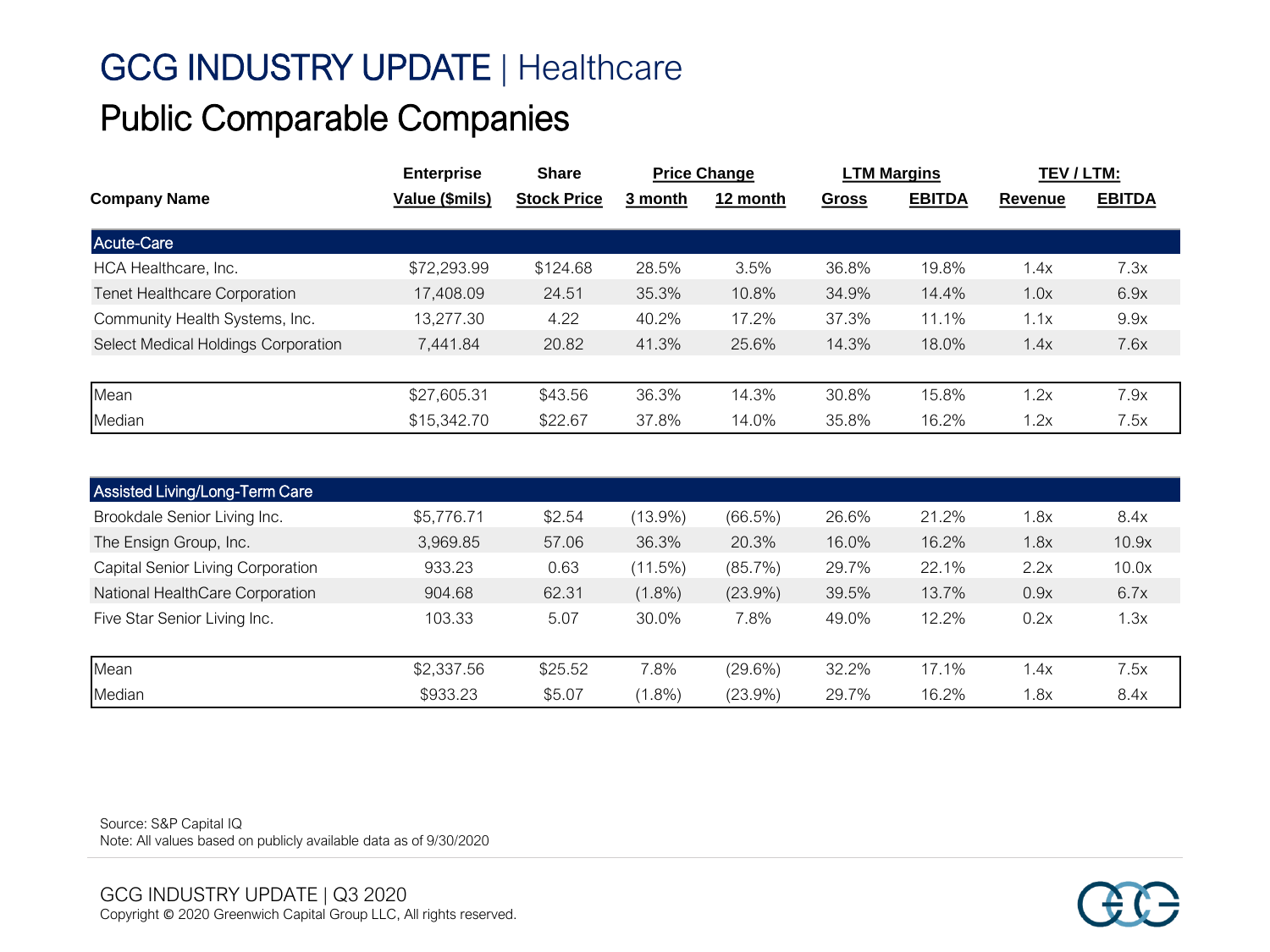|                                     | <b>Enterprise</b> | <b>Share</b>       |            | <b>Price Change</b> |       | <b>LTM Margins</b> | TEV / LTM: |               |
|-------------------------------------|-------------------|--------------------|------------|---------------------|-------|--------------------|------------|---------------|
| <b>Company Name</b>                 | Value (\$mils)    | <b>Stock Price</b> | 3 month    | 12 month            | Gross | <b>EBITDA</b>      | Revenue    | <b>EBITDA</b> |
| <b>Biotechnology</b>                |                   |                    |            |                     |       |                    |            |               |
| AbbVie Inc.                         | \$236,030.74      | \$87.59            | $(10.8\%)$ | 15.7%               | 73.7% | 46.2%              | 6.5x       | 14.1x         |
| Amgen Inc.                          | 171,662.93        | 254.16             | 7.8%       | 31.3%               | 78.2% | 49.9%              | 7.1x       | 14.2x         |
| Bristol-Myers Squibb Company        | 161,149.72        | 60.29              | 2.5%       | 18.9%               | 77.7% | 40.6%              | 4.6x       | 11.4x         |
| Vertex Pharmaceuticals Incorporated | 65,949.67         | 272.12             | $(6.3\%)$  | 60.6%               | 52.4% | 40.9%              | 12.2x      | 29.8x         |
| Regeneron Pharmaceuticals, Inc.     | 55,390.09         | 559.78             | $(10.2\%)$ | 101.8%              | 54.8% | 34.8%              | 6.4x       | 18.3x         |
| Biogen Inc.                         | 47,479.07         | 283.68             | $6.0\%$    | 21.8%               | 88.0% | 56.0%              | 3.3x       | 5.9x          |
| IDEXX Laboratories, Inc.            | 34,437.28         | 393.11             | 19.1%      | 44.6%               | 57.2% | 29.2%              | 13.9x      | 47.7x         |
| Alexion Pharmaceuticals, Inc.       | 25,046.76         | 114.43             | 2.0%       | 16.8%               | 91.6% | 52.6%              | 4.5x       | 8.6x          |
| Incyte Corporation                  | 18,112.28         | 89.74              | (13.7%)    | 20.9%               | 11.9% | $(5.0\%)$          | 7.6x       | NM            |
| BioMarin Pharmaceutical Inc.        | 13,918.22         | 76.08              | (38.3%)    | 12.9%               | 41.9% | 5.9%               | 7.5x       | <b>NM</b>     |
| Merit Medical Systems, Inc.         | 2,864.26          | 43.50              | $(4.7\%)$  | 42.8%               | 41.9% | 15.9%              | 3.0x       | 18.7x         |
| Veracyte, Inc.                      | 1,703.94          | 32.49              | 25.4%      | 35.4%               | 66.2% | (22.3%)            | 15.1x      | <b>NM</b>     |
|                                     |                   |                    |            |                     |       |                    |            |               |
| Mean                                | \$69,478.75       | \$188.91           | $(1.8\%)$  | 35.3%               | 61.3% | 28.7%              | 7.6x       | 18.7x         |
| Median                              | \$40,958.17       | \$102.09           | $(1.4\%)$  | 26.6%               | 61.7% | 37.7%              | 6.8x       | 14.2x         |

Source: S&P Capital IQ Note: All values based on publicly available data as of 9/30/2020

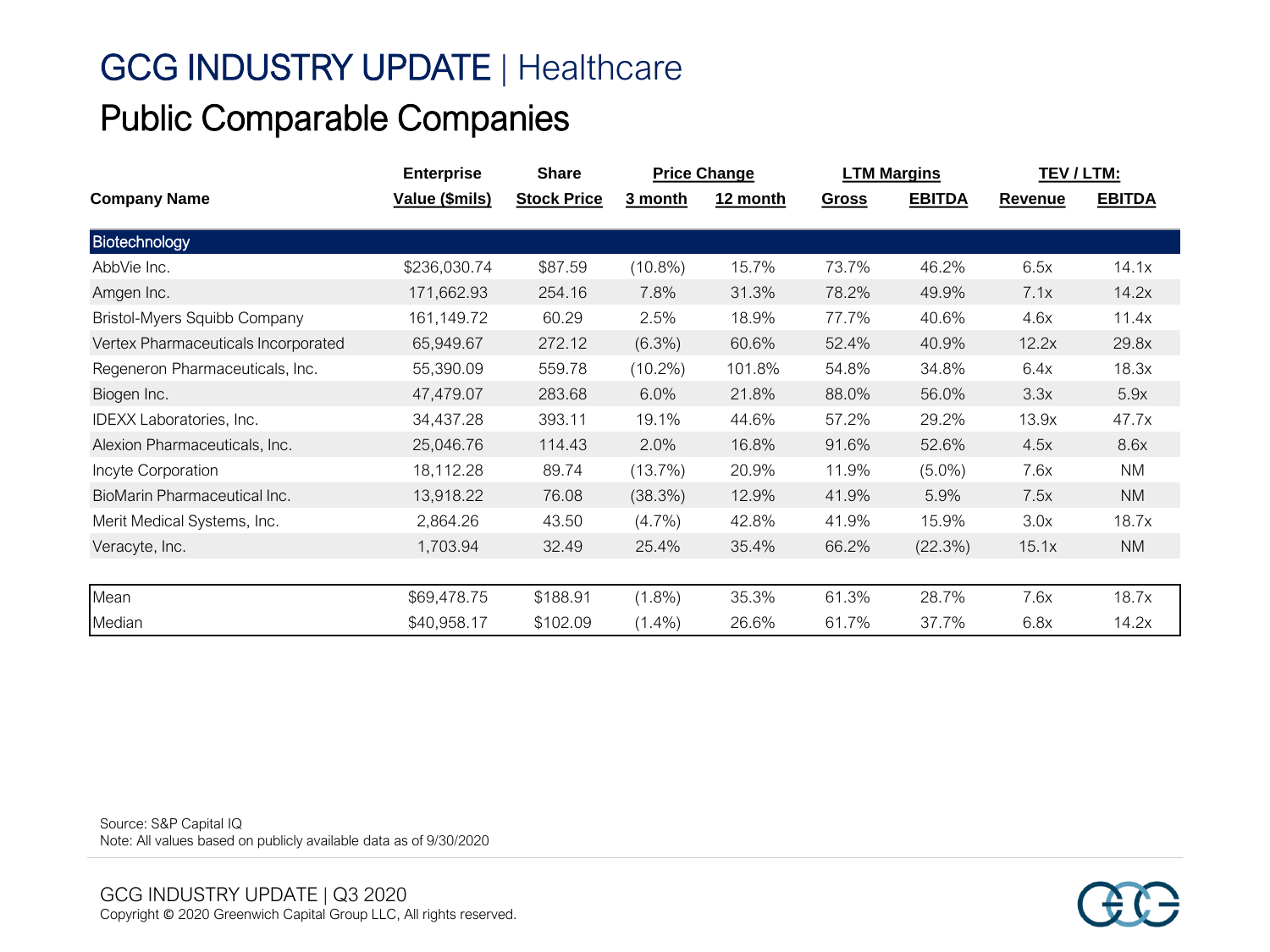|                              | <b>Enterprise</b> | <b>Share</b>       |         | <b>Price Change</b> |       | <b>LTM Margins</b> | TEV / LTM:     |               |
|------------------------------|-------------------|--------------------|---------|---------------------|-------|--------------------|----------------|---------------|
| <b>Company Name</b>          | Value (\$mils)    | <b>Stock Price</b> | 3 month | 12 month            | Gross | <b>EBITDA</b>      | <b>Revenue</b> | <b>EBITDA</b> |
| Home Care/Hospice            |                   |                    |         |                     |       |                    |                |               |
| Encompass Health Corporation | \$10,305.70       | \$64.98            | 4.9%    | 2.7%                | 38.2% | 20.3%              | 2.2x           | 11.0x         |
| Amedisys, Inc.               | 8.065.21          | 236.43             | 19.1%   | 80.5%               | 41.9% | 12.2%              | 4.1x           | 33.4x         |
| <b>Chemed Corporation</b>    | 7,766.95          | 480.35             | 6.5%    | 15.0%               | 31.7% | 18.9%              | 3.8x           | 20.3x         |
| LHC Group, Inc.              | 6,778.62          | 212.56             | 21.9%   | 87.2%               | 36.6% | 10.0%              | 3.3x           | 32.9x         |
| Addus HomeCare Corporation   | 1.400.64          | 94.51              | 2.1%    | 19.2%               | 29.0% | 9.3%               | 1.9x           | 20.4x         |
| Mean                         | \$6,863.42        | \$217.77           | 10.9%   | 40.9%               | 35.5% | 14.2%              | 3.1x           | 23.6x         |
| Median                       | \$7,766.95        | \$212.56           | 6.5%    | 19.2%               | 36.6% | 12.2%              | 3.3x           | 20.4x         |

| Managed Healthcare              |              |          |           |       |       |       |      |       |
|---------------------------------|--------------|----------|-----------|-------|-------|-------|------|-------|
| UnitedHealth Group Incorporated | \$324,749.18 | \$311.77 | 5.7%      | 43.5% | 26.4% | 11.1% | 1.3x | 11.8x |
| Cigna Corporation               | 92,225.46    | 169.41   | $(9.7\%)$ | 11.6% | 16.2% | 7.6%  | 0.6x | 7.8x  |
| Anthem, Inc.                    | 85,122.12    | 268.59   | 2.1%      | 11.9% | 26.4% | 8.3%  | 0.8x | 9.1x  |
| Humana Inc.                     | 55,683.57    | 413.89   | 6.7%      | 61.9% | 19.4% | 7.2%  | 0.8x | 11.0x |
| Centene Corporation             | 38,998.46    | 58.33    | $(8.2\%)$ | 34.8% | 17.5% | 5.8%  | 0.5x | 7.8x  |
| Molina Healthcare, Inc.         | 9,592.27     | 183.04   | 2.8%      | 66.8% | 15.4% | 7.4%  | 0.6x | 7.7x  |
| Magellan Health, Inc.           | 2,517.00     | 75.78    | 3.8%      | 22.0% | 3.4%  | 3.0%  | 0.4x | 11.9x |
| Triple-S Management Corporation | 356.13       | 17.87    | $(6.0\%)$ | 33.4% | 21.1% | 3.0%  | 0.1x | 3.5x  |
|                                 |              |          |           |       |       |       |      |       |
| Mean                            | \$76,155.52  | \$187.34 | $(0.3\%)$ | 35.7% | 18.2% | 6.7%  | 0.6x | 8.8x  |
| Median                          | \$47,341.01  | \$176.23 | 2.5%      | 34.1% | 18.5% | 7.3%  | 0.6x | 8.5x  |

Source: S&P Capital IQ, Note: All values based on publicly available data as of 9/30/2020

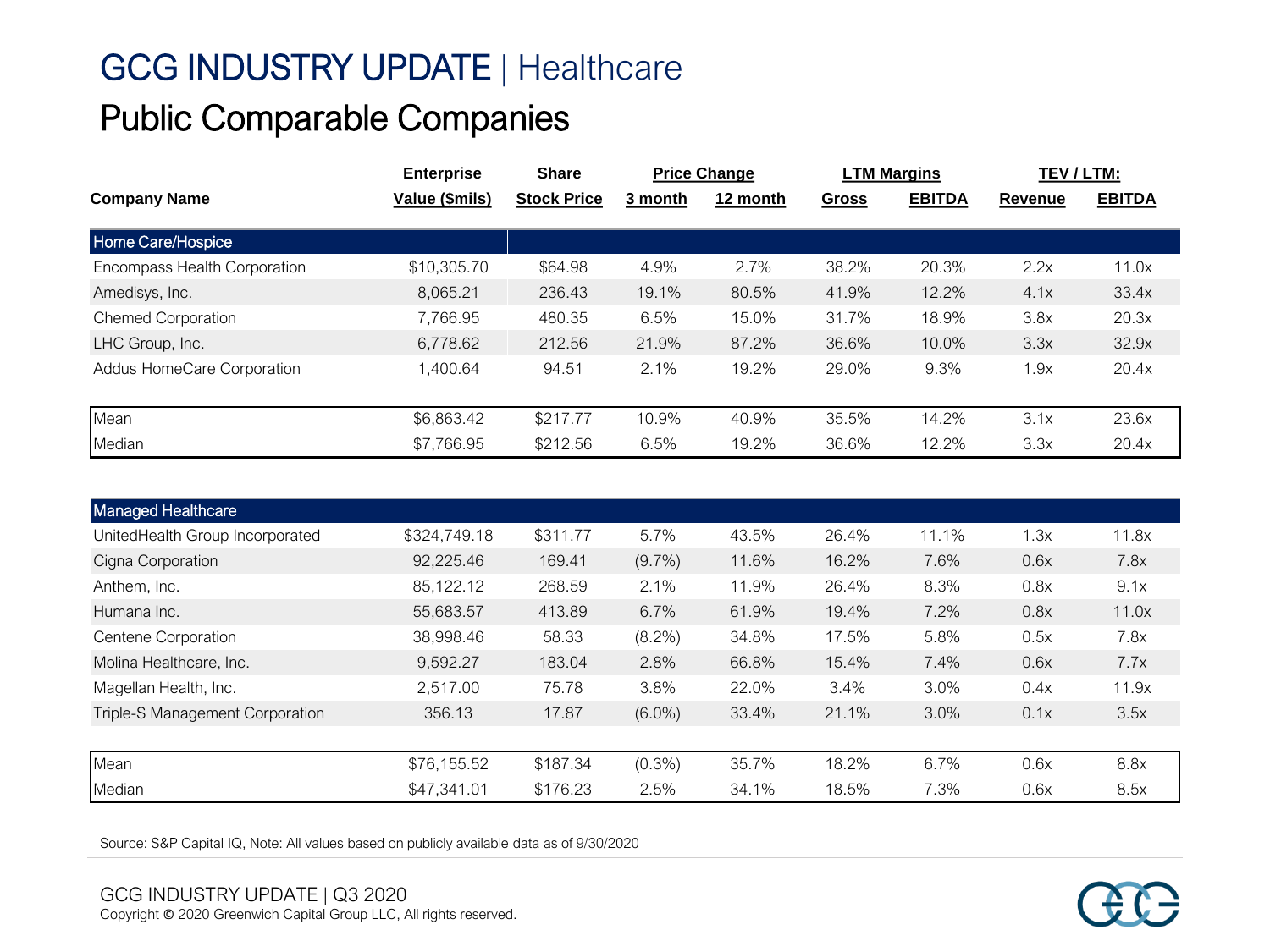|                                      | <b>Enterprise</b> | <b>Share</b>       |            | <b>Price Change</b> |              | <b>LTM Margins</b> | TEV / LTM: |               |
|--------------------------------------|-------------------|--------------------|------------|---------------------|--------------|--------------------|------------|---------------|
| <b>Company Name</b>                  | Value (\$mils)    | <b>Stock Price</b> | 3 month    | 12 month            | <b>Gross</b> | <b>EBITDA</b>      | Revenue    | <b>EBITDA</b> |
| <b>Medical Equipment</b>             |                   |                    |            |                     |              |                    |            |               |
| Johnson & Johnson                    | \$403,233.76      | \$148.88           | 5.9%       | 15.1%               | 65.8%        | 33.8%              | 5.0x       | 14.8x         |
| <b>Abbott Laboratories</b>           | 207,548.78        | 108.83             | 19.0%      | 30.1%               | 57.7%        | 24.1%              | 6.6x       | 27.4x         |
| Danaher Corporation                  | 173,777.80        | 215.33             | 21.8%      | 49.1%               | 55.3%        | 25.9%              | 9.2x       | 35.6x         |
| Medtronic plc                        | 155,486.85        | 103.92             | 13.3%      | $(4.3\%)$           | 66.3%        | 24.6%              | 5.6x       | 22.6x         |
| <b>Stryker Corporation</b>           | 84,978.98         | 208.37             | 15.6%      | (3.7%)              | 64.1%        | 27.2%              | 6.0x       | 22.2x         |
| <b>Boston Scientific Corporation</b> | 62,737.08         | 38.21              | 8.8%       | $(6.1\%)$           | 68.5%        | 22.8%              | 6.2x       | 27.1x         |
| Baxter International Inc.            | 43,737.16         | 80.42              | $(6.6\%)$  | $(8.1\%)$           | 42.6%        | 26.0%              | 3.8x       | 14.8x         |
| Teleflex Incorporated                | 17,763.51         | 340.42             | $(6.5\%)$  | 0.2%                | 56.6%        | 28.2%              | 7.0x       | 24.9x         |
| Hill-Rom Holdings, Inc.              | 7,392.87          | 83.51              | $(23.9\%)$ | $(20.6\%)$          | 51.1%        | 22.5%              | 2.5x       | 11.1x         |
| Mean                                 | \$128,517.42      | \$147.54           | 5.3%       | 5.7%                | 58.7%        | 26.1%              | 5.8x       | 22.3x         |
| Median                               | \$84,978.98       | \$108.83           | 8.8%       | $(3.7\%)$           | 57.7%        | 25.9%              | 6.0x       | 22.6x         |
| Medical/Surgical Supplies            |                   |                    |            |                     |              |                    |            |               |
| <b>McKesson Corporation</b>          | \$32,621.92       | \$148.93           | $(2.9\%)$  | 9.0%                | 5.2%         | 1.4%               | 0.1x       | 10.1x         |
| AmerisourceBergen Corporation        | 21,137.70         | 96.92              | $(3.8\%)$  | 17.7%               | 2.7%         | 1.3%               | 0.1x       | 8.8x          |
| Cardinal Health, Inc.                | 18,242.83         | 46.95              | $(10.0\%)$ | $(0.5\%)$           | 4.5%         | 1.9%               | 0.1x       | 6.4x          |
| Henry Schein, Inc.                   | 10,359.08         | 58.78              | 0.7%       | $(7.4\%)$           | 29.8%        | 9.3%               | 1.1x       | 12.0x         |
| Owens & Minor, Inc.                  | 3,049.70          | 25.11              | 229.5%     | 332.2%              | 13.1%        | 3.1%               | 0.4x       | 11.5x         |
| Mean                                 | \$17,082.24       | \$75.34            | 42.7%      | 70.2%               | 11.1%        | 3.4%               | 0.4x       | 9.8x          |
| Median                               | \$18,242.83       | \$58.78            | (2.9%)     | 9.0%                | 5.2%         | 1.9%               | 0.1x       | 10.1x         |

Source: S&P Capital IQ

Note: All values based on publicly available data as of 9/30/2020

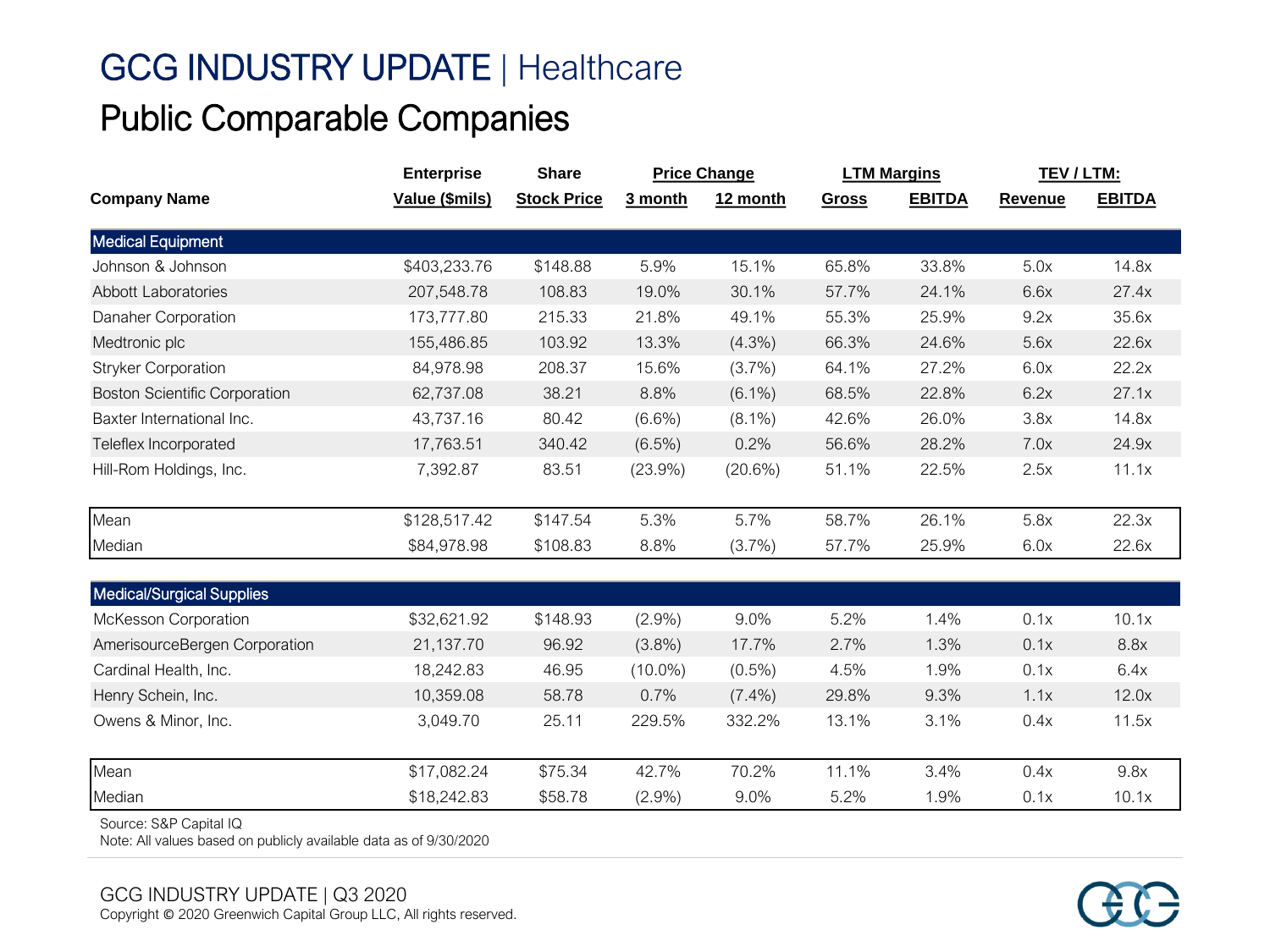|                                  | <b>Enterprise</b> | <b>Share</b>       |            | <b>Price Change</b> | <b>LTM Margins</b> |               | TEV/LTM: |               |
|----------------------------------|-------------------|--------------------|------------|---------------------|--------------------|---------------|----------|---------------|
| <b>Company Name</b>              | Value (\$mils)    | <b>Stock Price</b> | 3 month    | 12 month            | <u>Gross</u>       | <b>EBITDA</b> | Revenue  | <b>EBITDA</b> |
| <b>Retail/Specialty Pharmacy</b> |                   |                    |            |                     |                    |               |          |               |
| CVS Health Corporation           | \$151,347.28      | \$58.40            | $(10.1\%)$ | $(7.4\%)$           | 18.2%              | 8.2%          | 0.6x     | 7.0x          |
| Walgreens Boots Alliance, Inc.   | 72,718.90         | 35.92              | $(15.3\%)$ | $(35.1\%)$          | 20.5%              | 6.8%          | 0.5x     | 7.7x          |
| <b>Rite Aid Corporation</b>      | 7.091.79          | 9.49               | $(44.4\%)$ | 36.5%               | 20.9%              | 6.2%          | 0.3x     | 4.9x          |
| Mean                             | \$77,052.66       | \$34.60            | $(23.2\%)$ | $(2.0\%)$           | 19.8%              | 7.1%          | 0.5x     | 6.6x          |
| Median                           | \$72,718.90       | \$35.92            | $(15.3\%)$ | $(7.4\%)$           | 20.5%              | 6.8%          | 0.5x     | 7.0x          |

| <b>Staffing and Services</b>   |             |          |           |            |       |       |      |       |
|--------------------------------|-------------|----------|-----------|------------|-------|-------|------|-------|
| Surgery Partners, Inc.         | \$5,275.49  | \$21.90  | 29.2%     | 1.6%       | 20.1% | 15.5% | 1.6x | 14.4x |
| AMN Healthcare Services, Inc.  | 3,768.73    | 58.46    | 89.3%     | 196.5%     | 33.3% | 17.0% | 3.0x | 12.5x |
| MEDNAX, Inc.                   | 2,958.79    | 16.28    | $(4.8\%)$ | (28.0%)    | 24.2% | 14.0% | 0.9x | 6.1x  |
| Cross Country Healthcare, Inc. | 313.64      | 6.49     | 5.4%      | $(37.0\%)$ | 24.0% | 4.6%  | 0.4x | 8.0x  |
|                                |             |          |           |            |       |       |      |       |
| Mean                           | \$3,079.16  | \$25.78  | 29.8%     | 33.3%      | 25.4% | 12.8% | 1.4x | 10.2x |
| Median                         | \$3,363.76  | \$19.09  | 17.3%     | $(13.2\%)$ | 24.1% | 14.8% | 1.2x | 10.2x |
|                                |             |          |           |            |       |       |      |       |
| Healthcare Mean                | \$56,090.14 | \$128.51 | 9.6%      | 24.6%      | 37.9% | 17.1% | 3.4x | 14.3x |
| Healthcare Median              | \$17,763.51 | \$80.42  | 2.8%      | 16.8%      | 34.9% | 14.2% | 1.9x | 11.1x |

Source: S&P Capital IQ Note: All values based on publicly available data as of 9/30/2020